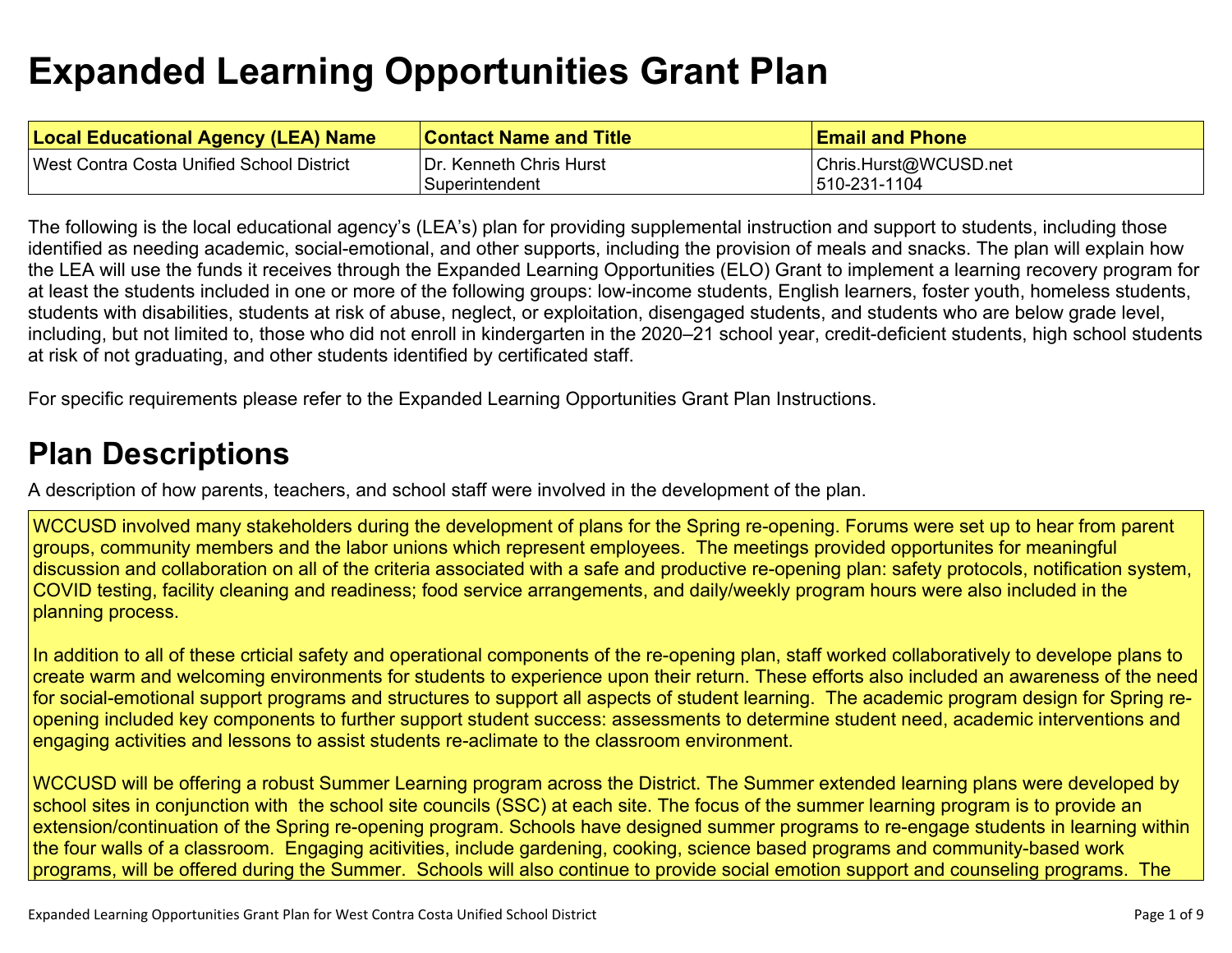primary goal of the Summer learning program is to rebuild and strengthen students' capacity to be successful in the anticipated full return to school in the Fall of 2021.

A [description](#page-7-2) of how students will be identified and the needs of students will be assessed[.](#page-7-2)

Students have been and will be identified for prioritized Spring re-opening support services using the following indicators:

- LCAP/LCP Indicators (English Learner, Foster Youth, Socioeconomically Disadvantaged, Special Education, Families in transition)
- Grades and academic progress
- Historically underserved students
- Attendance/engagement
- Social Emotional indicators
- Chronic technology concerns

Student growth during both the Spring re-opening and the Summer extended learning program will be monitored to ensure that individual learning needs are addressed. WCCUSD has assessments in place in order to determine students' acadmic needs in English Language Arts and Mathematics. The reports from these assessment tools enable staff to look deeply at data related to a wide range of areas: individual student growth, student needs by content area strands and data-based SBAC predictions of performance. Staff may also disaggregate the data in order to determine perfomance levels by ethnicity, language status (English learner) and Special Education status. These assessments include: STAR Reading and Math for grades 2-8, Foundational Literacy skills for grades TK-1, and Reading Inventory for the High School level. Our teachers are familiar with these assessments and the use of them to address students' needs.

A description of how parents and guardians of students will be informed of the opportunities for [supplemental](#page-7-3) instruction and support[.](#page-7-3)

The Spring and Summer programming will be promoted widely via district communication, newsletters, social media platforms and news outlets. Further, school sites will provide communication to their targeted student families and send personal invitations to encourage students to opt into summer offerings. School communication platforms will provide program details, opportunities, dates, and expectations.

A description of the LEA's plan to provide [supplemental](#page-7-4) instruction and support[.](#page-7-4)

WCCUSD had offered a multi-faceted approach to providing instruction and support to students during this pandemic era.

During the distance learning learning phase, prior to re-opening, WCCUSD utilized hubs which were designed to provide in-person instruction to students who were identified as not frequently accessing online instruction. These learning hubs enabled students to have ready access to technology, high speed internet and other academic supports. In addition, these hubs were located in areas with the highest concentration of students unable to participate in online learning and therefore, most in need of additional support. As a part of the Spring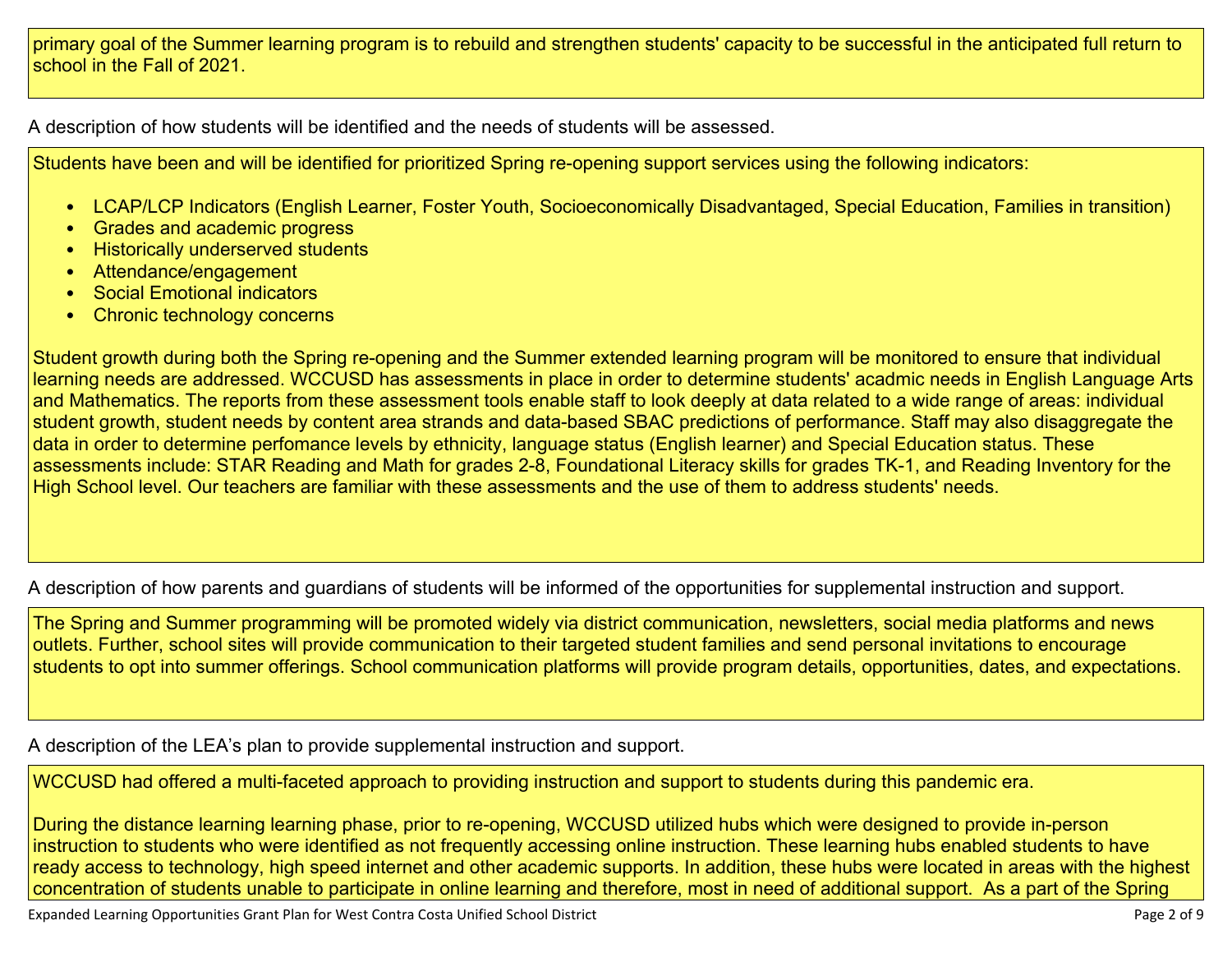reopening, students deemed most in need of continued support received enhanced outreach and encouragement to continue in-person learning in classrooms and/or hubs, as available.

Other students have also been prioritized for placement in the in-person intervention program using a matrix that factors in demographics, academic performance, and special program data to ensure that the students most in need have access to robust support via a certificated teacher. In addition, targeted tutoring for historically underserved populations, such as newcomers, ELs, and African American students is offered at a number of schools across the District.

The intervention sessions offered at schools during this Spring reopening are scheduled either in early morning or mid-afternoon. The primary focus of these sessions is for instructional support staff and teachers to work together to directly address student academic needs in order to close learning gaps in all content areas. Content experts at the central office level provide resources and materials as well as coaching and guidance to support this work at the site level.

Core instruction also continues to be provided via in-person and distance/online learning (for students who opt to continue in-home learning) this Spring. Teachers and support staff in classrooms employ a "room and zoom" model in which in-person and online learning occur for all students simultaneously.

Paraprofessional staff working directly with Special Education students during the in-person Spring return to school phase provide additional essential support to help students navigate the return to school environment and support enhanced learning. Other instructional support staff, such as instructional aides and grad tutors, provided similar kinds of one-on-one student support during both the intervention and core instruction periods.

Social-emotional learning (SEL) and student engagement support is provided at all sites during this Spring reopening session; counseling sessions, engaging activities such as Arts programs, gardening, reading clubs, athletics are being offered at schools across the District. Numerous schools are also providing opportunities for extra academic support through tutoring and homework support sessions.

WCCUSD has instituted a new database report to facilitate review of student credits and grades. These reports enable WCCUSD staff to identify and analyze course grades and credits in order to determine specific areas of need, by student and by site. In turn, this information helps District staff work with high school teams to arrange schedules and provide extra periods so students have greater opportunities for credit recovery and acceleration. The expansion of virtual and online credit recovery options ensures that credit acquisition is available to more students than ever.

In addition to the expanded credit recovery opportunities for high school students, college access partners (EAOP, College is Real, 10,000 Degrees) provide virtual services during distance learning. High school students may also participate in Daily Homeroom/Advisory time designed to provide college readiness and college access programming support. Several counselors provide direct support in-person to students. Finally, college readiness and college access programming are also available system wide to students on Friday afternoons as part of weekly enrichment period.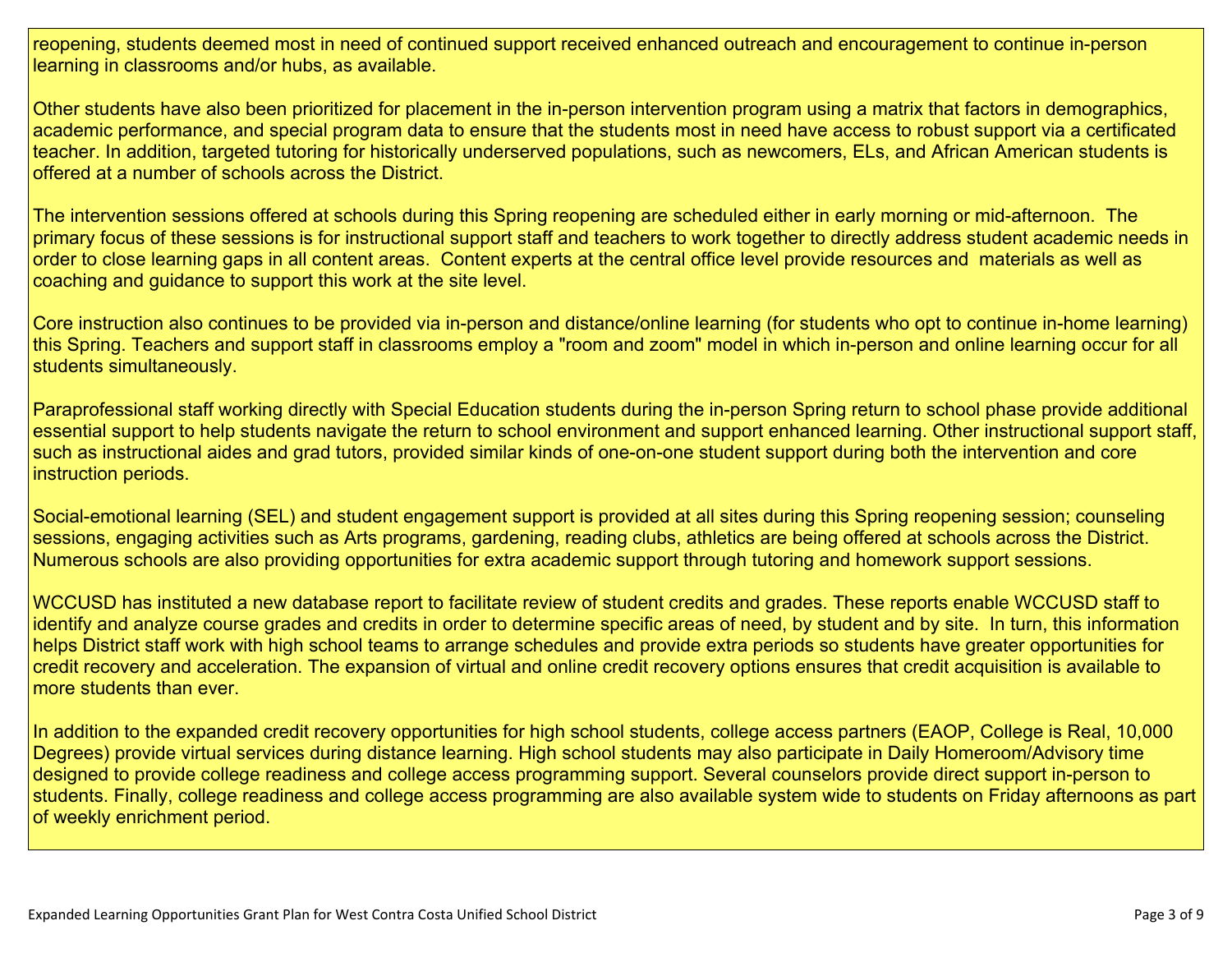The school re-opening efforts have been supported by ongoing Friday professional learning for every adult in the system. This training focuses on equity, social emotional learning, best practice for meeting students' academic needs, and effective use of technology in an inperson learning environment.

The other large facet of the WCCUSD Expanded Learning Program is the summer, extended year program. This year, each school site has had the opportunity to work with staff, parents and community members to design a program specifically geared to meet the needs of students as they transition back to school. The focus of these programs ranges from early literacy and foundational math skills to preparation for college and workforce. WCCUSD summer programs offer enrichment and social-emotional support opportunities such as cooking classes, gardening, art and sports programs as well as counseling services.

In addition to running the large Summer Program, the District will utilize the Expanded Learning Opportunity grant funds in the Fall to provide additional support via counseling and other SEL services as well as continued professional development to ensure that students are able to experience a smooth transition back to in-person instruction . Other essential staff such as teachers, School Communty Outreach Workers (SCOWs) and classified instructional support staff will also be added in the Fall to facilitate and support a smoth transition for students and families to full day in-person instruction. The goal of these additional support programs and staff is to address the needs of all students and families in order to be prepared for a successful full reintegration into full day in-person learning on our school campuses.

Finally, WCCUSD will use the Expanded Learning Opportunity grant funds to expand the number of paraprofessional support staff for our Special Education students to facilitate the return to in-person instruction in Fall 2021. This additional assistance during and beyond the school day will be critical to ensuring that our Special Education student have a successful instructional experience throughout the 2021- 2022 school year.

## **[Expenditure](#page-8-0) Pla[n](#page-8-0)**

The following table provides the LEA's expenditure plan for how it will use ELO Grant funds to support the supplemental instruction and support strategies being implemented by the LEA.

| <b>Supplemental Instruction and Support Strategies</b>                                                                     | <b>Planned Expenditures</b> | <b>Actual Expenditures</b> |
|----------------------------------------------------------------------------------------------------------------------------|-----------------------------|----------------------------|
| <b>Extending instructional learning time</b>                                                                               | \$2,185,011.00              |                            |
| Accelerating progress to close learning gaps through the implementation, expansion,<br>or enhancement of learning supports | \$2,060,000.00              |                            |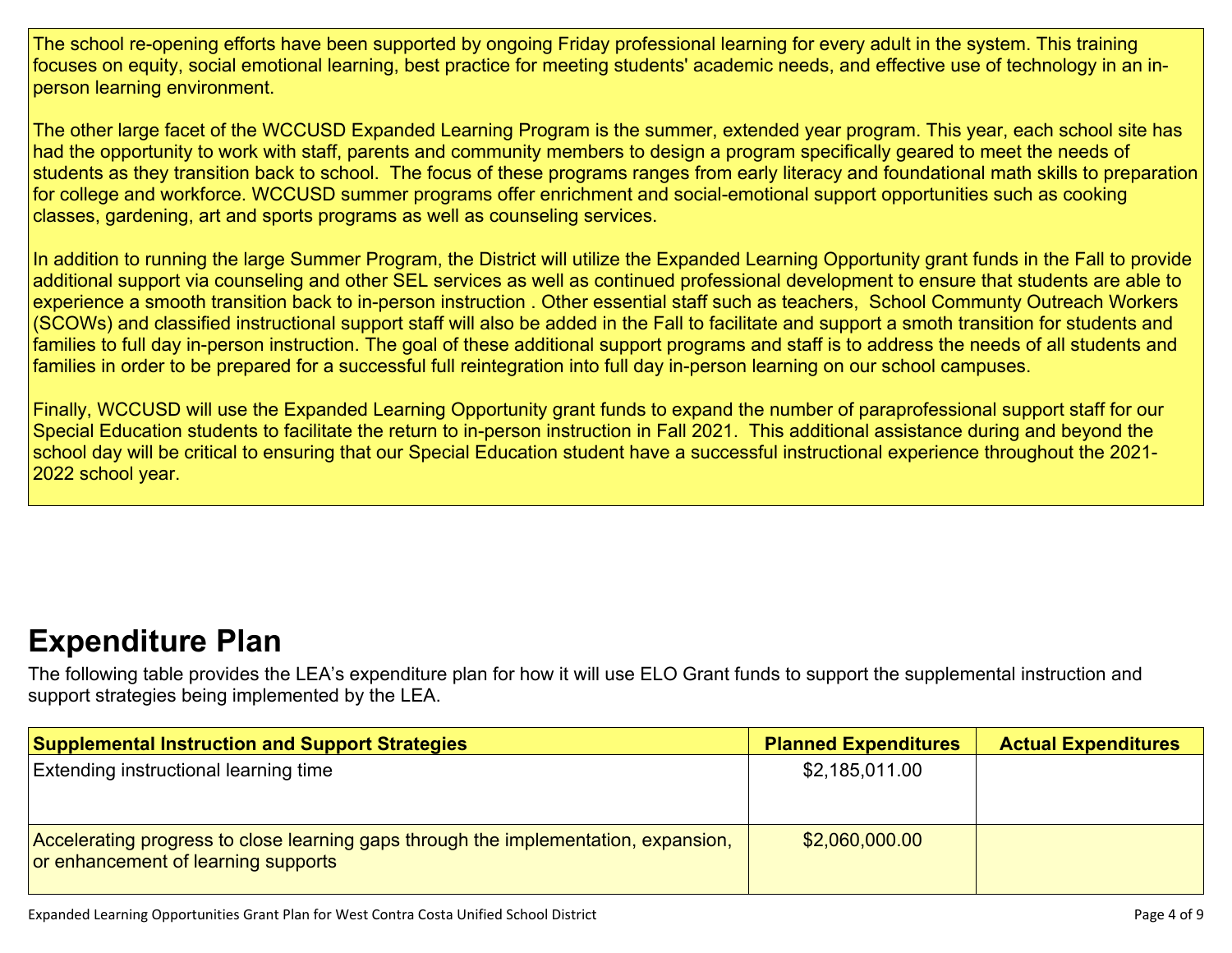| <b>Supplemental Instruction and Support Strategies</b>                                                                                                    | <b>Planned Expenditures</b> | <b>Actual Expenditures</b> |
|-----------------------------------------------------------------------------------------------------------------------------------------------------------|-----------------------------|----------------------------|
|                                                                                                                                                           |                             |                            |
| Integrated student supports to address other barriers to learning                                                                                         | \$8,721,343.00              |                            |
| Community learning hubs that provide students with access to technology, high-speed<br>internet, and other academic supports                              | \$547,925.00                |                            |
| Supports for credit deficient students to complete graduation or grade promotion<br>requirements and to increase or improve students' college eligibility | \$2,091,450.00              |                            |
| Additional academic services for students                                                                                                                 | \$4,561,520.00              |                            |
| Training for school staff on strategies to engage students and families in addressing<br>students' social-emotional health and academic needs             | \$0.00                      |                            |
| <b>Total Funds to implement the Strategies</b>                                                                                                            | \$20,167,249.00             |                            |

A description of how [E](#page-8-1)LO Grant funds are being [coordinated](#page-8-1) with other federal Elementary and Secondary School Emergency Relief Funds [received](#page-8-1) by the LEA.

The ELO Grant has been combined with the In Person Instruction and ESSER funds to provide a safe supportive robust in person instructional programs to address student learning loss and provide a warm and welcoming return to school for our students.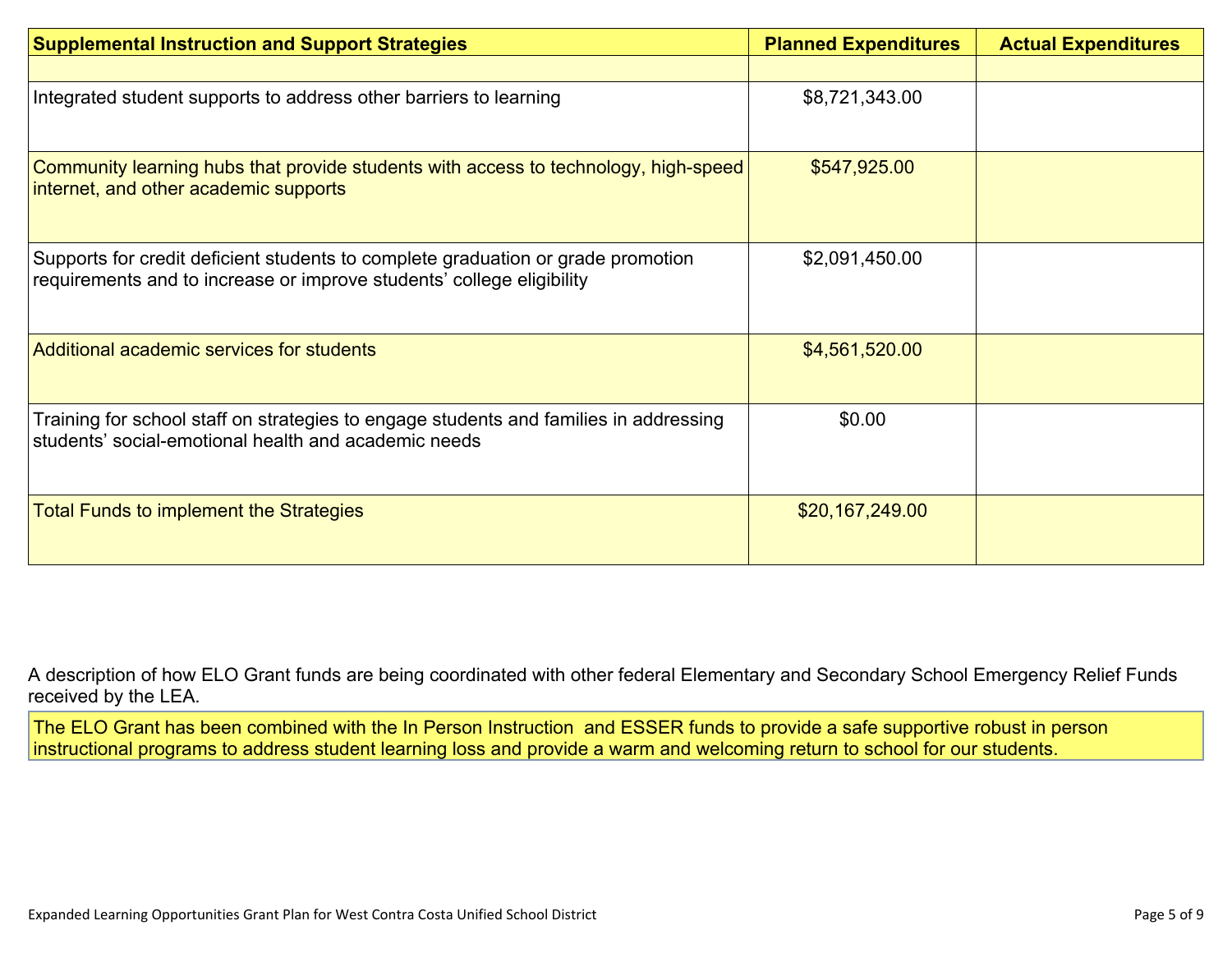### <span id="page-5-0"></span>**Expanded Learning Opportunities Grant Plan Instructions: Introduction**

The Expanded Learning Opportunities Grant Plan must be completed by school districts, county offices of education, or charter schools, collectively referred to as Local Educational Agencies (LEAs), that receive Expanded Learning Opportunities (ELO) Grant funds under California *Education Code* (*EC*) Section 43521(b). The plan must be adopted by the local governing board or body of the LEA at a public meeting on or before June 1, 2021, and must be submitted to the county office of education, the California Department of Education, or the chartering authority within five days of adoption, as applicable. The plan must be updated to include the actual expenditures by December 1, 2022.

For technical assistance related to the completion of the Expanded Learning Opportunities Grant Plan, please contact *[ELOGrants@cde.ca.gov](mailto:ELOGrants@cde.ca.gov).*<mailto:lcff@cde.ca.gov>

### **Instructions: Plan Requirements**

An LEA receiving ELO Grant funds under *EC* Section 43521(b) is required to implement a learning recovery program that, at a minimum, provides supplemental instruction, support for social and emotional well-being, and, to the maximum extent permissible under the guidelines of the United States Department of Agriculture, meals and snacks to, at a minimum, students who are included in one or more of the following groups:

- low-income.
- English learners,
- foster youth,
- homeless students,
- students with disabilities.
- students at risk of abuse, neglect, or exploitation,
- disengaged students, and
- students who are below grade level, including, but not limited to, those who did not enroll in kindergarten in the 2020–21 school year, creditdeficient students, high school students at risk of not graduating, and other students identified by certificated staff.

For purposes of this requirement

- "Supplemental instruction" means the instructional programs provided in addition to and complementary to the LEAs regular instructional programs, including services provided in accordance with an individualized education program (IEP).
- "Support" means interventions provided as a supplement to those regularly provided by the LEA, including services provided in accordance with an IEP, that are designed to meet students' needs for behavioral, social, emotional, and other integrated student supports, in order to enable students to engage in, and benefit from, the supplemental instruction being provided.
- "Students at risk of abuse, neglect, or exploitation" means students who are identified as being at risk of abuse, neglect, or exploitation in a written referral from a legal, medical, or social service agency, or emergency shelter.

*EC* Section 43522(b) identifies the seven supplemental instruction and support strategies listed below as the strategies that may be supported with ELO Grant funds and requires the LEA to use the funding only for any of these purposes. LEAs are not required to implement each supplemental instruction and support strategy; rather LEAs are to work collaboratively with their community partners to identify the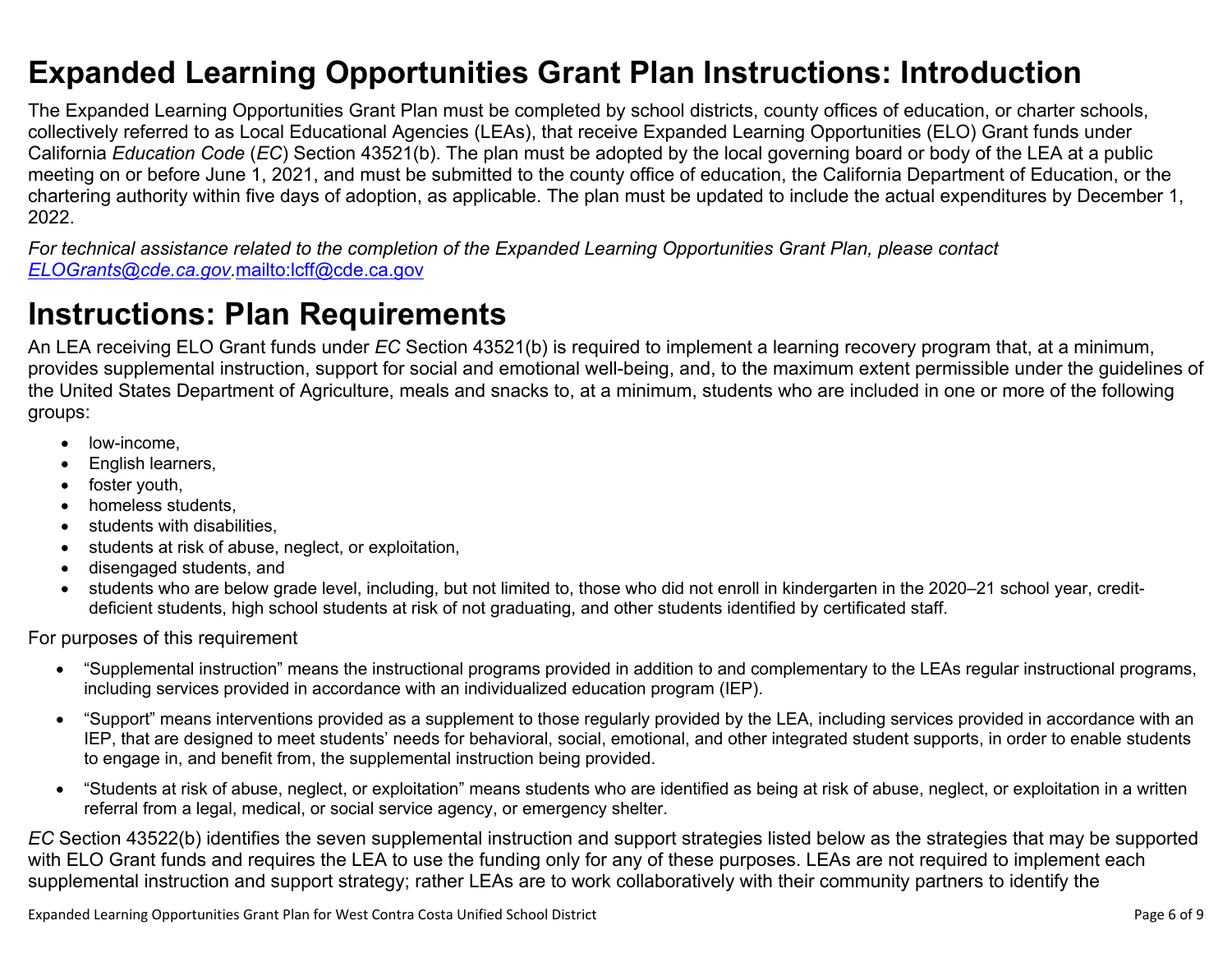supplemental instruction and support strategies that will be implemented. LEAs are encouraged to engage, plan, and collaborate on program operation with community partners and expanded learning programs, and to leverage existing behavioral health partnerships and Medi-Cal billing options in the design and implementation of the supplemental instruction and support strategies being provided (*EC* Section 43522[h]).

The seven supplemental instruction and support strategies are:

- 1. Extending instructional learning time in addition to what is required for the school year by increasing the number of instructional days or minutes provided during the school year, providing summer school or intersessional instructional programs, or taking any other action that increases the amount of instructional time or services provided to students based on their learning needs.
- 2. Accelerating progress to close learning gaps through the implementation, expansion, or enhancement of learning supports including, but not limited to, any of the following:
	- a. Tutoring or other one-on-one or small group learning supports provided by certificated or classified staff.
	- b. Learning recovery programs and materials designed to accelerate student academic proficiency or English language proficiency, or both.
	- c. Educator training, for both certificated and classified staff, in accelerated learning strategies and effectively addressing learning gaps, including training in facilitating quality and engaging learning opportunities for all students.
- 3. Integrated student supports to address other barriers to learning, such as the provision of health, counseling, or mental health services, access to school meal programs, before and after school programs, or programs to address student trauma and social-emotional learning, or referrals for support for family or student needs.
- 4. Community learning hubs that provide students with access to technology, high-speed internet, and other academic supports.
- 5. Supports for credit deficient students to complete graduation or grade promotion requirements and to increase or improve students' college eligibility.
- 6. Additional academic services for students, such as diagnostic, progress monitoring, and benchmark assessments of student learning.
- 7. Training for school staff on strategies, including trauma-informed practices, to engage students and families in addressing students' socialemotional health needs and academic needs.

As a reminder, *EC* Section 43522(g) requires that all services delivered to students with disabilities be delivered in accordance with an applicable IEP.

### **Fiscal Requirements**

The following fiscal requirements are requirements of the ELO grant, but they are not addressed in this plan. Adherence to these requirements will be monitored through the annual audit process.

- The LEA must use at least 85 percent (85%) of its apportionment for expenditures related to providing in-person services in any of the seven purposes described above.
- The LEA must use at least 10 percent (10%) of the funding that is received based on LCFF entitlement to hire paraprofessionals to provide supplemental instruction and support through the duration of this program, with a priority for full-time paraprofessionals. The supplemental instruction and support provided by the paraprofessionals must be prioritized for English learners and students with disabilities. Funds expended to hire paraprofessionals count towards the LEAs requirement to spend at least 85% of its apportionment to provide in-person services.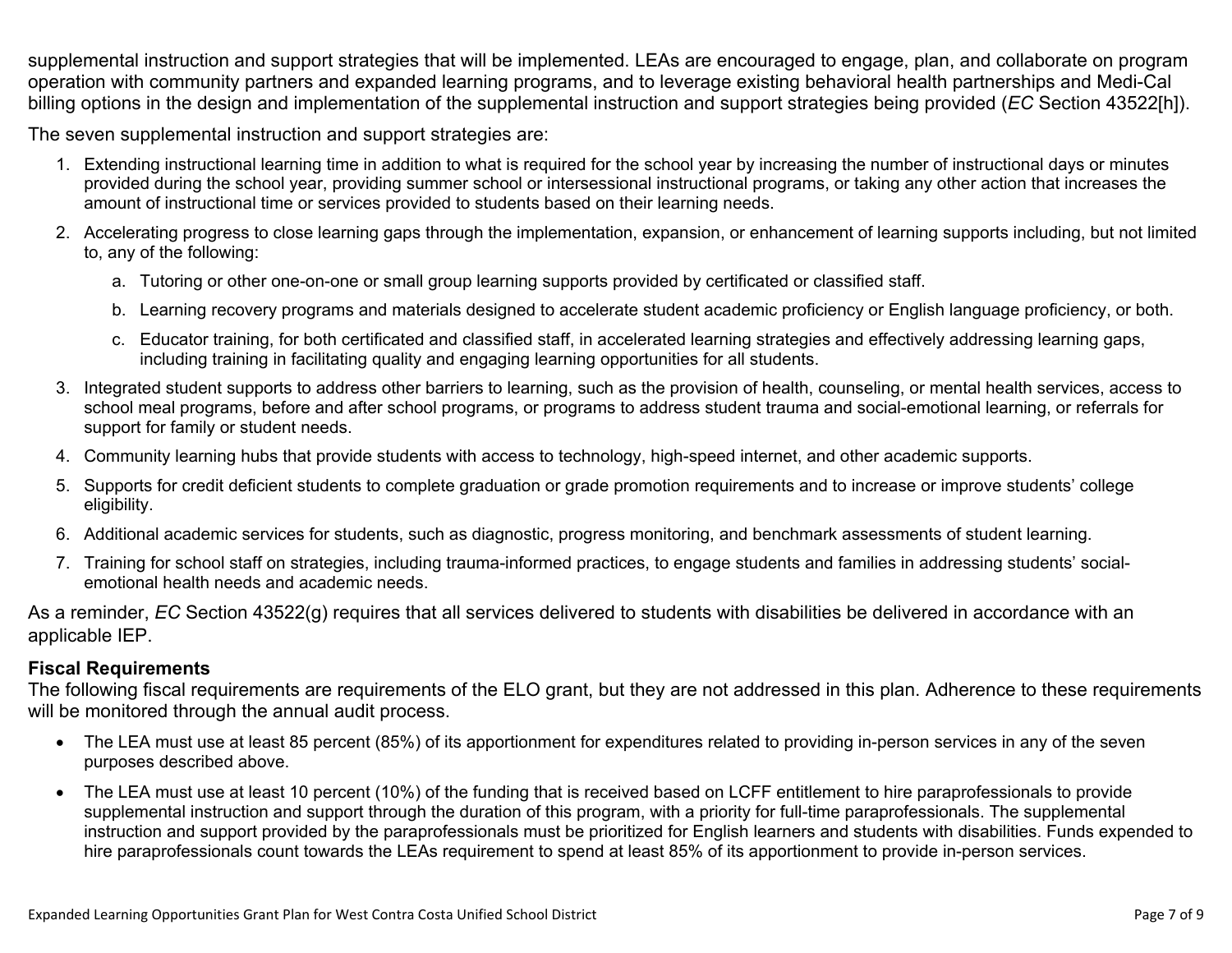<span id="page-7-0"></span> An LEA may use up to 15 percent (15%) of its apportionment to increase or improve services for students participating in distance learning or to support activities intended to prepare the LEA for in-person instruction, before in-person instructional services are offered.

## **Instructions: Plan Descriptions**

Descriptions provided should include sufficient detail yet be sufficiently succinct to promote a broad understanding among the LEA's local community.

#### <span id="page-7-1"></span>**A description of how parents, teachers, and school staff were involved in the development of the plan**

Describe the process used by the LEA to involve, at a minimum, parents, teachers, and school staff in the development of the Expanded Learning Opportunities Grant Plan, including how the LEA and its community identified the seven supplemental instruction and support strategies that will be implemented. LEAs are encouraged to engage with community partners, expanded learning programs, and existing behavioral health partnerships in the design of the plan.

#### <span id="page-7-2"></span>A description of how parents and guardians of students will be informed of the opportunities for supplemental instruction and **support.**

Describe the LEA's plan for informing the parents and guardians of students identified as needing supplemental instruction and support of the availability of these opportunities, including an explanation of how the LEA will provide this information in the parents' and guardians' primary languages, as applicable.

#### <span id="page-7-3"></span>**A description of how students will be identified and the needs of students will be assessed**

Describe the LEA's plan for identifying students in need of academic, social-emotional, and other integrated student supports, including the LEA's plan for assessing the needs of those students on a regular basis. The LEA's plan for assessing the academic needs of its students may include the use of diagnostic and formative assessments.

As noted above in the Plan Requirements, "other integrated student supports" are any supports intended to address barriers to learning, such as the provision of health, counseling, or mental health services, access to school meal programs, before and after school programs, or programs to address student trauma and social-emotional learning, or referrals for support for family or student needs.

#### <span id="page-7-4"></span>**A description of the LEA's plan to provide supplemental instruction and support**

Describe the LEA's plan for how it will provide supplemental instruction and support to identified students in the seven strategy areas defined in the Plan Requirements section. As a reminder, the LEA is not required to implement each of the seven strategies; rather the LEA will to work collaboratively with its community to identify the strategies that will be implemented. The plan must include a description of how supplemental instruction and support will be provided in a tiered framework that bases universal, targeted, and intensive supports on students' needs for academic, social-emotional, and other integrated student supports. The plan must also include a description of how the services will be provided through a program of engaging learning experiences in a positive school climate.

As a reminder, *EC* Section 43522(g) requires that all services delivered to students with disabilities be delivered in accordance with an applicable individualized education program. Additionally, LEAs are encouraged to collaborate with community partners and expanded learning programs, and to leverage existing behavioral health partnerships and Medi-Cal billing options in the implementation of, this plan (*EC* Section 43522[h]).